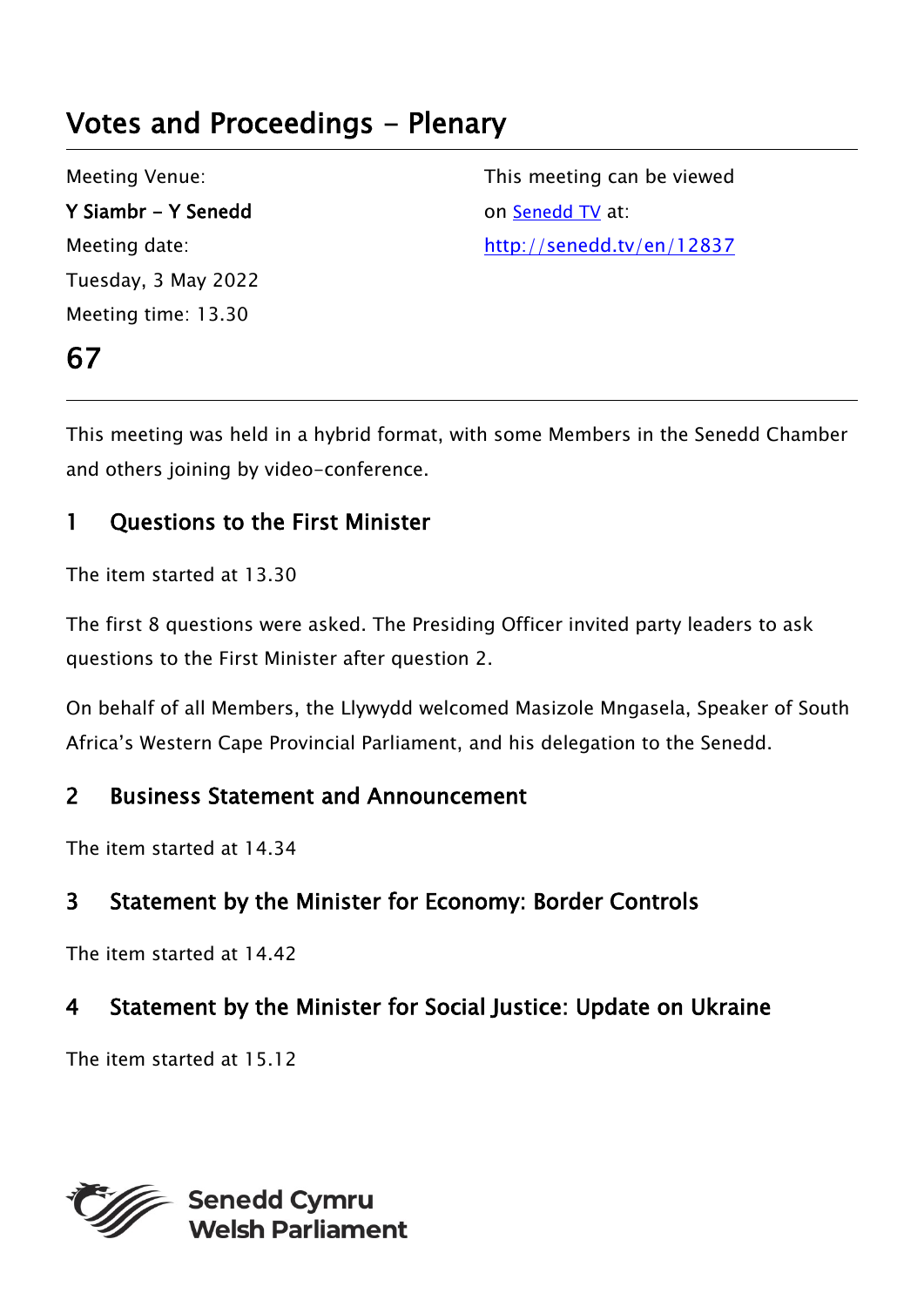# 5 Statement by the Minister for Education and Welsh Language: School **Attendance**

The item started at 15.44

### 6 Debate: Human Rights

The item started at 16.14

#### Voting on the motion and amendments under this item was deferred until Voting Time.

#### NDM7991 [Lesley Griffiths \(Wrexham\)](https://business.senedd.wales/mgUserInfo.aspx?UID=154)

To propose that the Senedd:

1. Notes the Welsh Government's commitment to strengthen and advance human rights, equality and the protection of minority communities in Wales.

2. Notes with grave concern the repeated moves by the UK Government to erode human rights.

3. Believes that UK Government proposals to repeal the Human Rights Act risks undermining key protections for citizens and raises significant constitutional issues.

4. Believes the Police, Crime, Sentencing and Courts Bill undermines the rights of minority communities and jeopardises the right of lawful and peaceful protests.

5. Agrees with the United Nations Special Rapporteur that the Nationality and Borders Bill would seriously undermine the protection of human rights and lead to serious human rights violations.

6. Calls on the UK Government to reverse its regressive approach on Human Rights and the resulting constitutional violations.

[Human Rights Act Reform: A Modern Bill of Rights](https://www.gov.uk/government/consultations/human-rights-act-reform-a-modern-bill-of-rights)

[Police Crime Sentencing & Courts Bill](https://eur01.safelinks.protection.outlook.com/?url=https%3A%2F%2Fbills.parliament.uk%2Fbills%2F2839&data=05%7C01%7CHelen.Carey%40gov.wales%7C6d793e3daaae4e6b1e8708da269897e2%7Ca2cc36c592804ae78887d06dab89216b%7C0%7C0%7C637864734060743074%7CUnknown%7CTWFpbGZsb3d8eyJWIjoiMC4wLjAwMDAiLCJQIjoiV2luMzIiLCJBTiI6Ik1haWwiLCJXVCI6Mn0%3D%7C3000%7C%7C%7C&sdata=knPCV3NsBsGkITGNFkrVcYnFP7HuDYYGITATC7PWov4%3D&reserved=0)

**[Nationality & Borders Bill](https://eur01.safelinks.protection.outlook.com/?url=https%3A%2F%2Fbills.parliament.uk%2Fbills%2F3023&data=05%7C01%7CHelen.Carey%40gov.wales%7C6d793e3daaae4e6b1e8708da269897e2%7Ca2cc36c592804ae78887d06dab89216b%7C0%7C0%7C637864734060743074%7CUnknown%7CTWFpbGZsb3d8eyJWIjoiMC4wLjAwMDAiLCJQIjoiV2luMzIiLCJBTiI6Ik1haWwiLCJXVCI6Mn0%3D%7C3000%7C%7C%7C&sdata=2cSk4EzSpdR%2Fje5UYA46j1SmL1Vb%2BZ1ufLmQuGuQpMc%3D&reserved=0)**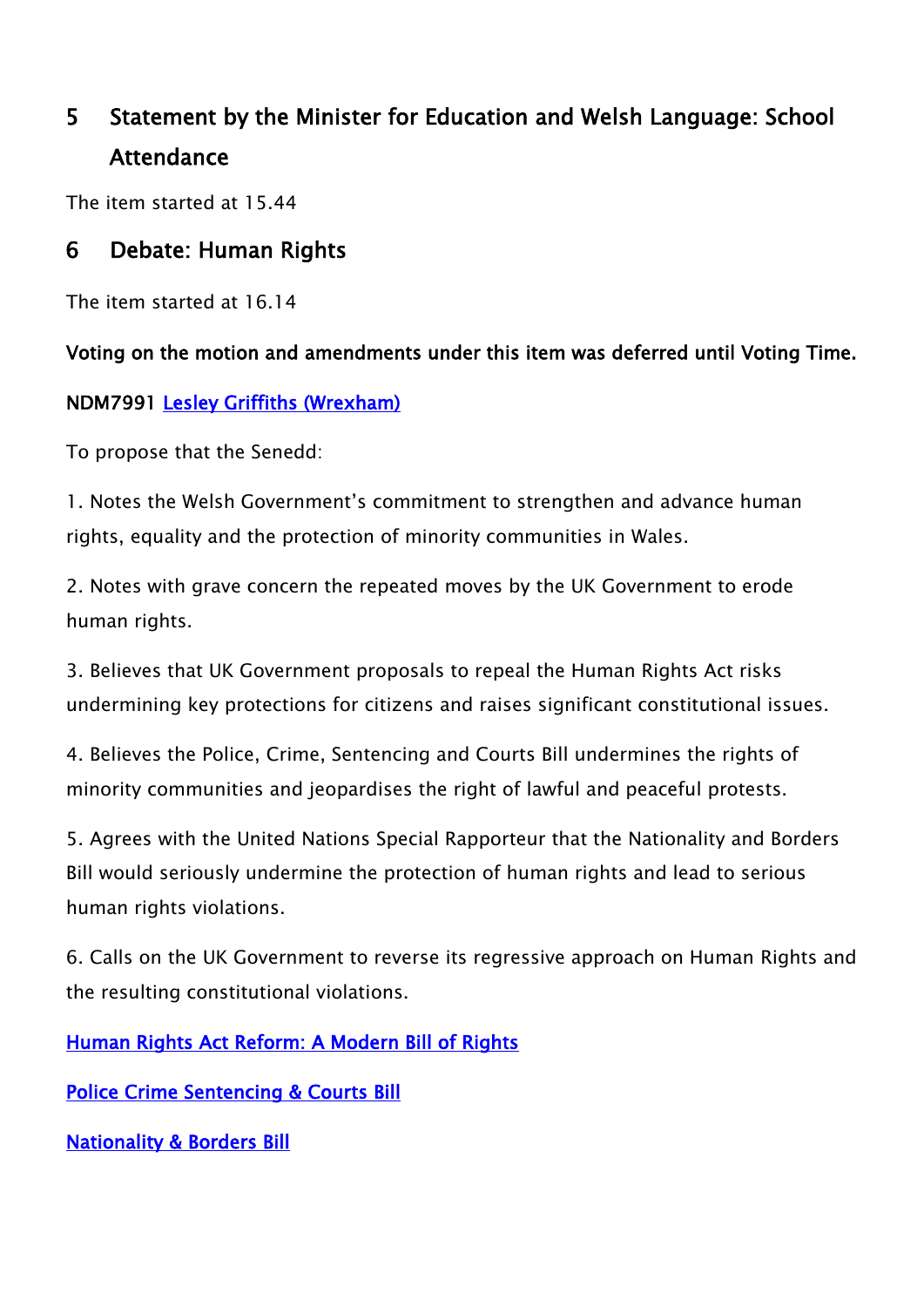#### Co-submitters

[Sian Gwenllian \(Arfon\)](https://business.senedd.wales/mgUserInfo.aspx?UID=4981)

#### The following amendments were tabled:

#### Amendment 1 [Darren Millar \(Clwyd West\)](https://senedd.wales/people/171)

Delete all and replace with:

To propose that the Senedd:

1. Welcomes the UK Government's commitment to protecting and upholding human rights.

2. Notes the UK Government's proposals to modernise and make human rights legislation fit for purpose.

3. Believes that there needs to be an appropriate balance between individual rights and responsibilities.

4. Regrets the Welsh Government's record of voting against human rights including voting against the introduction of an older people's rights Bill during the Fifth Senedd.

A vote was taken on amendment 1:

| For | Abstain | <b>Against</b> | Total |
|-----|---------|----------------|-------|
|     |         | 39             |       |

Amendment 1 was not agreed.

A vote was taken on the motion as amended:

#### NDM7991 [Lesley Griffiths \(Wrexham\)](https://business.senedd.wales/mgUserInfo.aspx?UID=154)

To propose that the Senedd:

1. Notes the Welsh Government's commitment to strengthen and advance human rights, equality and the protection of minority communities in Wales.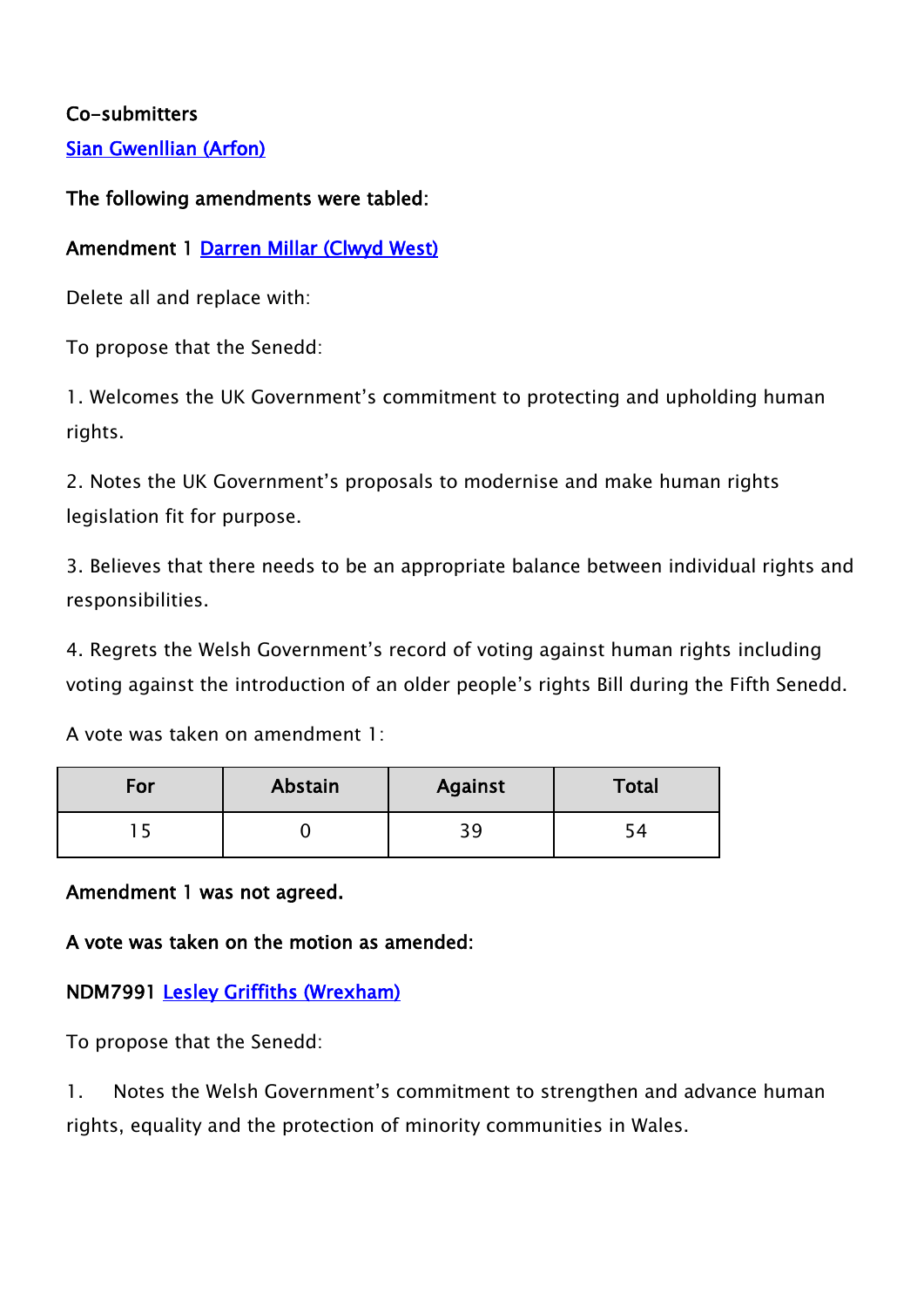2. Notes with grave concern the repeated moves by the UK Government to erode human rights.

3. Believes that UK Government proposals to repeal the Human Rights Act risks undermining key protections for citizens and raises significant constitutional issues.

4. Believes the Police, Crime, Sentencing and Courts Bill undermines the rights of minority communities and jeopardises the right of lawful and peaceful protests.

5. Agrees with the United Nations Special Rapporteur that the Nationality and Borders Bill would seriously undermine the protection of human rights and lead to serious human rights violations.

6. Calls on the UK Government to reverse its regressive approach on Human Rights and the resulting constitutional violations.

[Human Rights Act Reform: A Modern Bill of Rights](https://www.gov.uk/government/consultations/human-rights-act-reform-a-modern-bill-of-rights)

[Police Crime Sentencing & Courts Bill](https://eur01.safelinks.protection.outlook.com/?url=https%3A%2F%2Fbills.parliament.uk%2Fbills%2F2839&data=05%7C01%7CHelen.Carey%40gov.wales%7C6d793e3daaae4e6b1e8708da269897e2%7Ca2cc36c592804ae78887d06dab89216b%7C0%7C0%7C637864734060743074%7CUnknown%7CTWFpbGZsb3d8eyJWIjoiMC4wLjAwMDAiLCJQIjoiV2luMzIiLCJBTiI6Ik1haWwiLCJXVCI6Mn0%3D%7C3000%7C%7C%7C&sdata=knPCV3NsBsGkITGNFkrVcYnFP7HuDYYGITATC7PWov4%3D&reserved=0)

[Nationality & Borders Bill](https://eur01.safelinks.protection.outlook.com/?url=https%3A%2F%2Fbills.parliament.uk%2Fbills%2F3023&data=05%7C01%7CHelen.Carey%40gov.wales%7C6d793e3daaae4e6b1e8708da269897e2%7Ca2cc36c592804ae78887d06dab89216b%7C0%7C0%7C637864734060743074%7CUnknown%7CTWFpbGZsb3d8eyJWIjoiMC4wLjAwMDAiLCJQIjoiV2luMzIiLCJBTiI6Ik1haWwiLCJXVCI6Mn0%3D%7C3000%7C%7C%7C&sdata=2cSk4EzSpdR%2Fje5UYA46j1SmL1Vb%2BZ1ufLmQuGuQpMc%3D&reserved=0)

#### Co-submitters

#### [Sian Gwenllian \(Arfon\)](https://business.senedd.wales/mgUserInfo.aspx?UID=4981)

| For | Abstain | <b>Against</b> | Total |
|-----|---------|----------------|-------|
| 30  |         |                |       |

The motion was agreed.

In accordance with Standing Order 12.18, at 17.08 proceedings were suspended to allow a technical break before Voting Time.

### 7 Voting Time

The item started at 17.13

### Votes Summary

The meeting concluded at 17.15